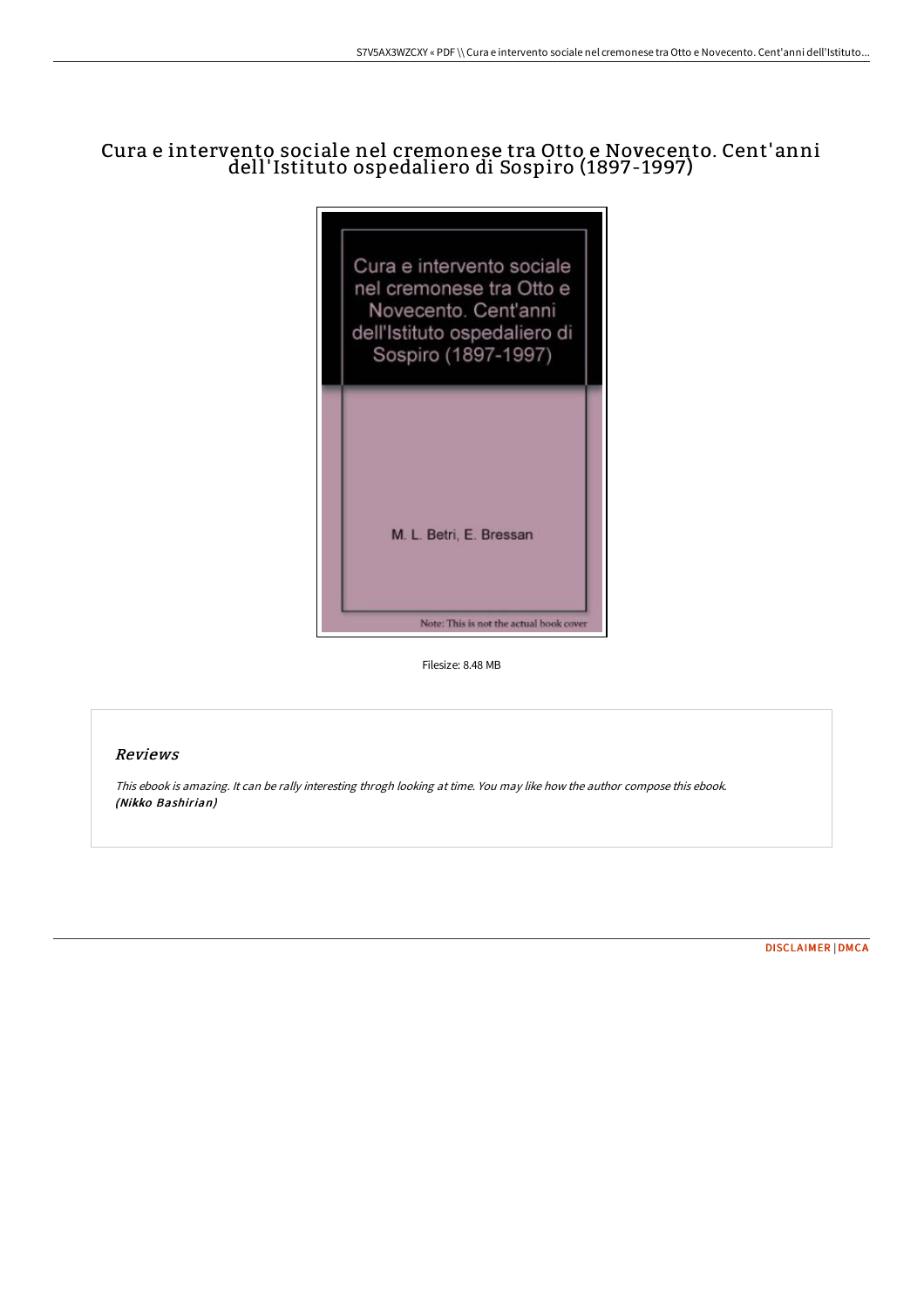### CURA E INTERVENTO SOCIALE NEL CREMONESE TRA OTTO E NOVECENTO. CENT'ANNI DELL'ISTITUTO OSPEDALIERO DI SOSPIRO (1897 -1997 )



To download Cura e intervento sociale nel cremonese tra Otto e Novecento. Cent'anni dell'Istituto ospedaliero di Sospiro (1897-1997) PDF, please click the link below and download the ebook or get access to other information that are related to CURA E INTERVENTO SOCIALE NEL CREMONESE TRA OTTO E NOVECENTO. CENT'ANNI DELL'ISTITUTO OSPEDALIERO DI SOSPIRO (1897-1997) book.

Franco Angeli, 2001. Book Condition: NEW.